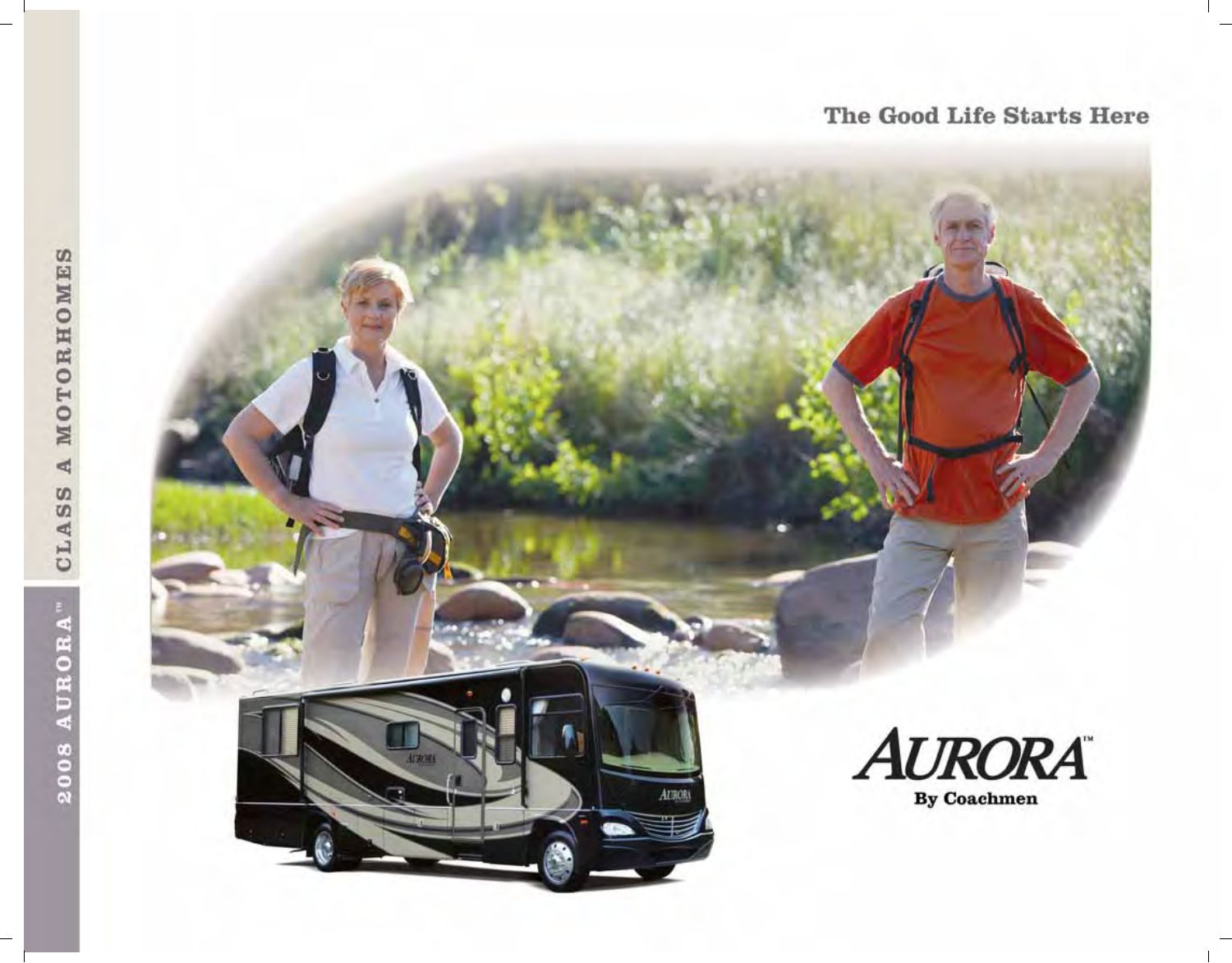**A MOTORHOMES** CLASS







Why settle for anything less than genuine Coachmen quality? Aurora is the perfect blend of classic styling and incredible value. With head turning features inside and out, plus easy-to-use functionality built right in, Aurora exceeds your expectations – affordably.

> See why experienced travelers prefer Aurora's upscale styling and amenities. The comforts of a full length slide room, residential style sofa,upgraded lighting package, designer window treatments, and hardwood cabinetry create a luxurious feeling of home wherever you go.

The appeal of Aurora's contemporary kitchen is obvious from the solid-surface countertops and generous storage space, stainless steel appliances, hardwood cabinet doors, a designer pull-out faucet, silverware drawer, to an available convection microwave.

## **DECOR SELECTIONS FABRIC KEY: A.** Main **B.** Accent **C.** Bedspread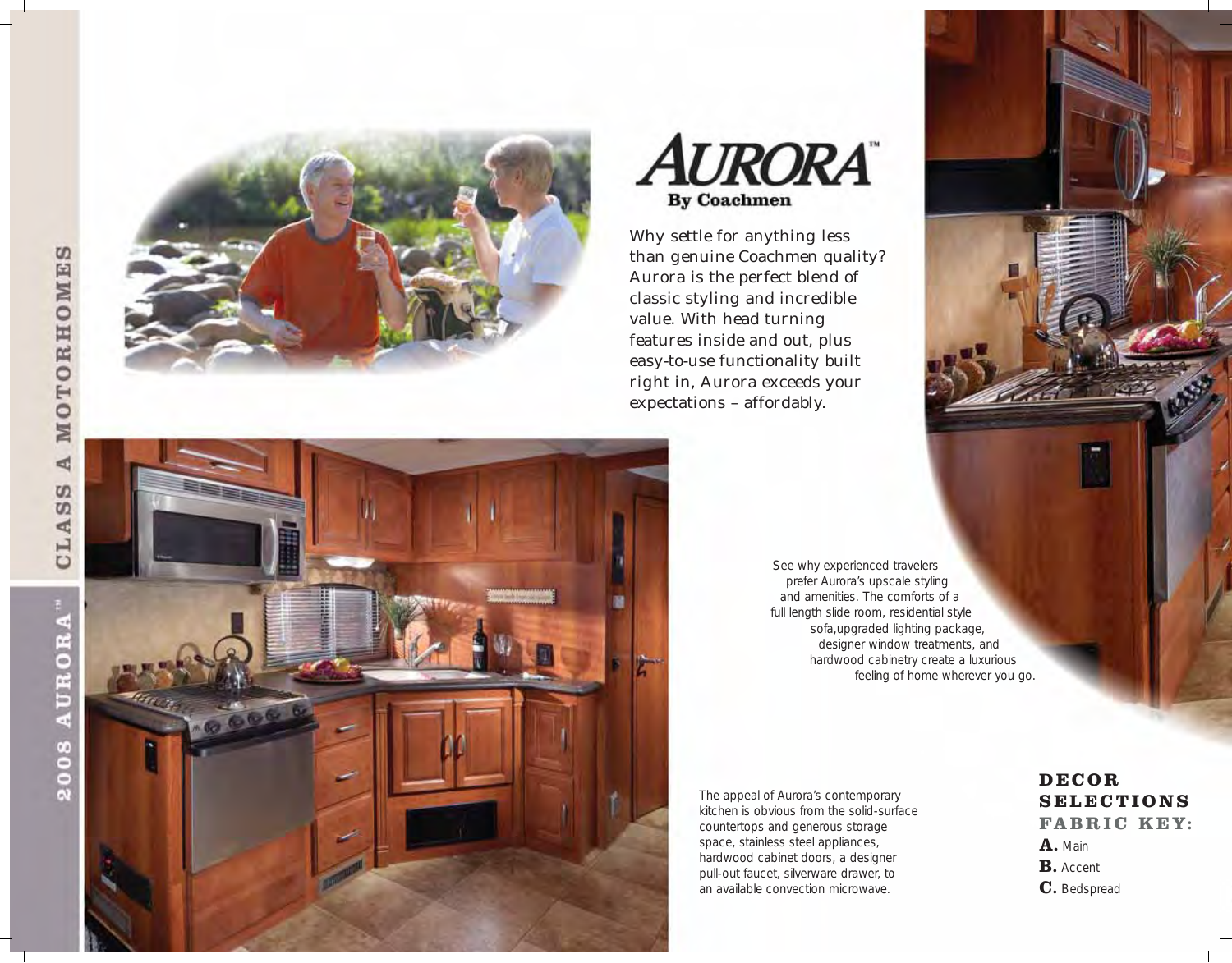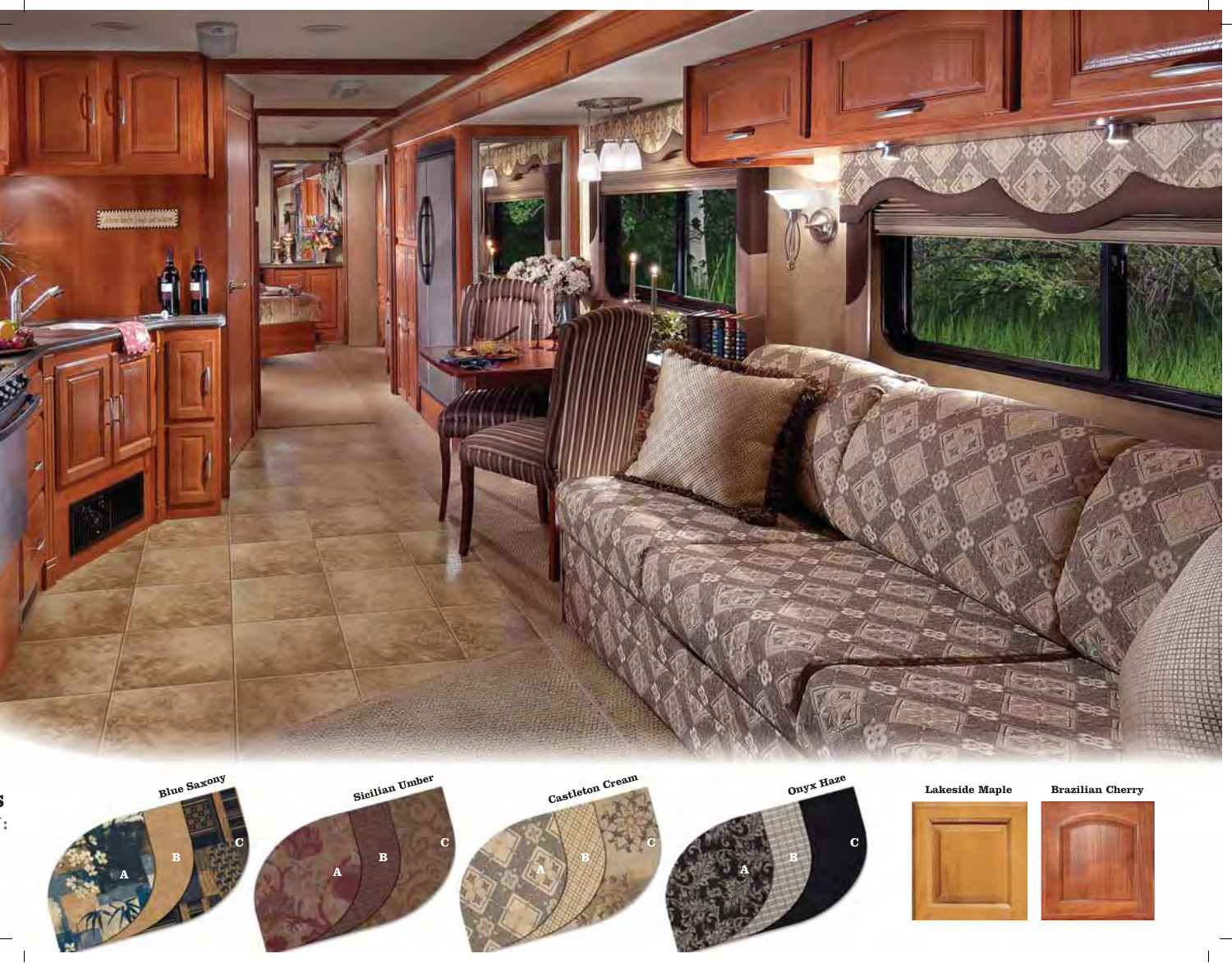





The warm, inviting, yacht inspired corner bed master suite on the 36 FWS combines contemporary window treatments, an elegant bedspread with pillow shams, a designer lighting package, with a rich architectural headboard to create a luxurious retreat for rest and relaxation. (Castleton Cream decor with Brazilian Cherry cabinetry)



Bring it all and be prepared to dress for any adventure your

and drawer storage. Relax in the master suite with the space saving 20" flatscreen television,

an upscale option.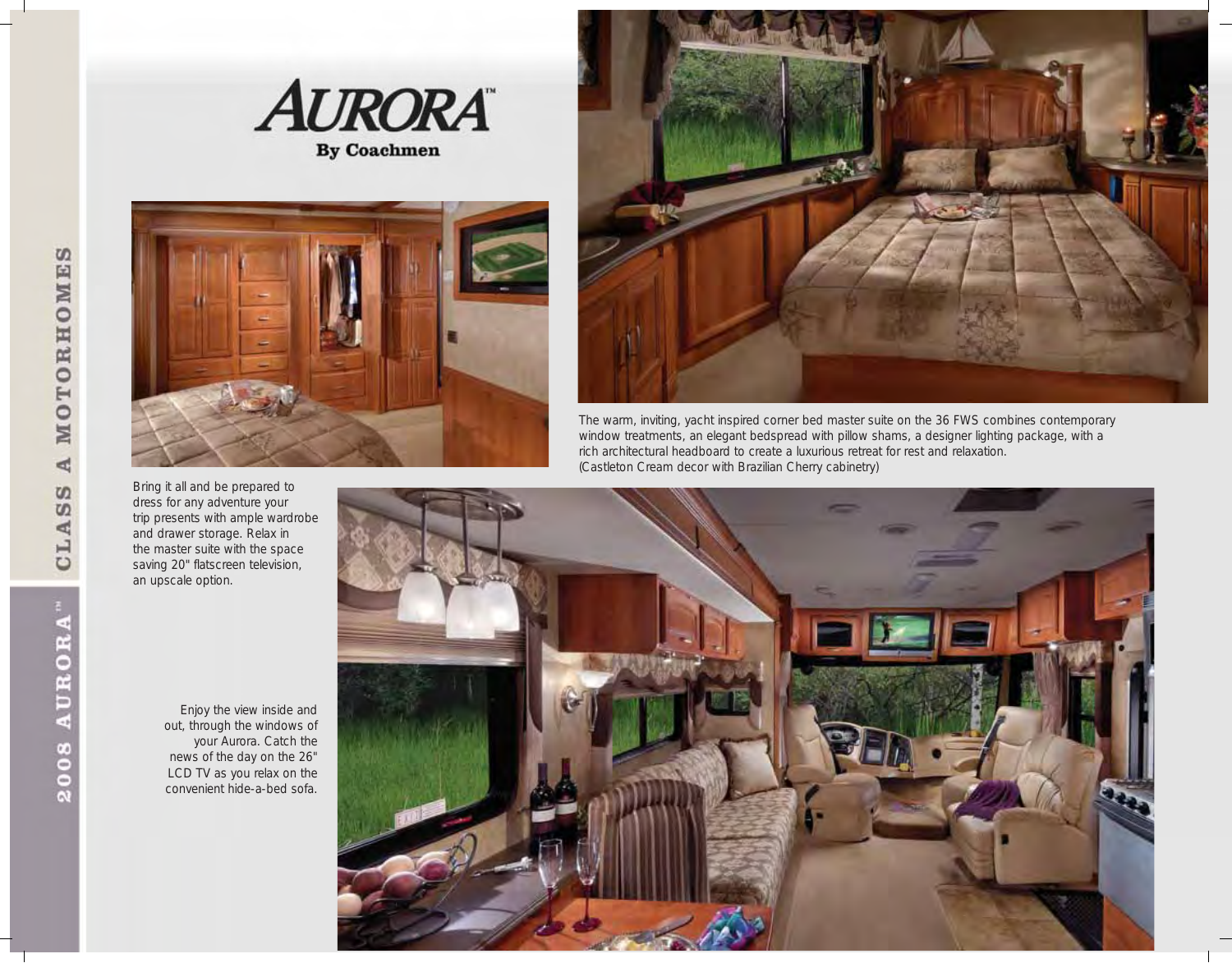### **OUTSTANDING DESIGN**

Aurora is the ultimate Class A Motorhome, with all of the features you'd expect, built right in.

- 1. Alumicage™ aircraft grade **aluminum framed construction** throughout the walls and roof, provides a solid and lightweight superstructure
- 2. Automotive style direct bond **one-piece windshield** with the Sight Rite™ dash increases visibility and reduces front blind spot
- 3. Custom fiberglass **front and rear caps**
- 4. Stamped aluminum **side-hinged baggage doors**
- 5. Store Rite™ large, one-piece, seamless, **rotocast storage bays** secure your gear
- 6. The **Water Works™ Utility Panel** simply displays how to perform key water functions, such as filling, draining and winterizing. **No-Mess™ Termination** system is an easy to swivel boom arm that provides a convenient storage location for the termination hose. Your storage bay stays cleaner and the hose can remain connected after use
- 7. **Laminated steel framed floor**
- 8. **Tinted thermopane** windows (Option)
- 9. **Even Cool™ insulated A/C ducts** with radius corners for maximum cooling efficiency
- 10. **Crowned** aluminum framed roof trusses for easy water run off
- 11. **TPO** (thermoplastic olefin) roof covering





Safety and function blend beautifully in this stylish, steel framed innerspring booth dinette with seat belts at every fixed seating location. (3225 DS)

Access your favorite music! The large button dash stereo has a CD player and built-in weatherband.



Aurora's command center provides easy access to commonly used gauges and (Satellite radio ready)

switches.



For some, the driving experience is the best part of the journey. Aurora's cockpit features sleek, automotive lines, plus the exclusive Site Rite™ dash, enhanced with a full 20˚ downward angle of increased visibility.



Stay connected! A convenient pull-out, passenger side computer desk provides a handy workspace while on the road.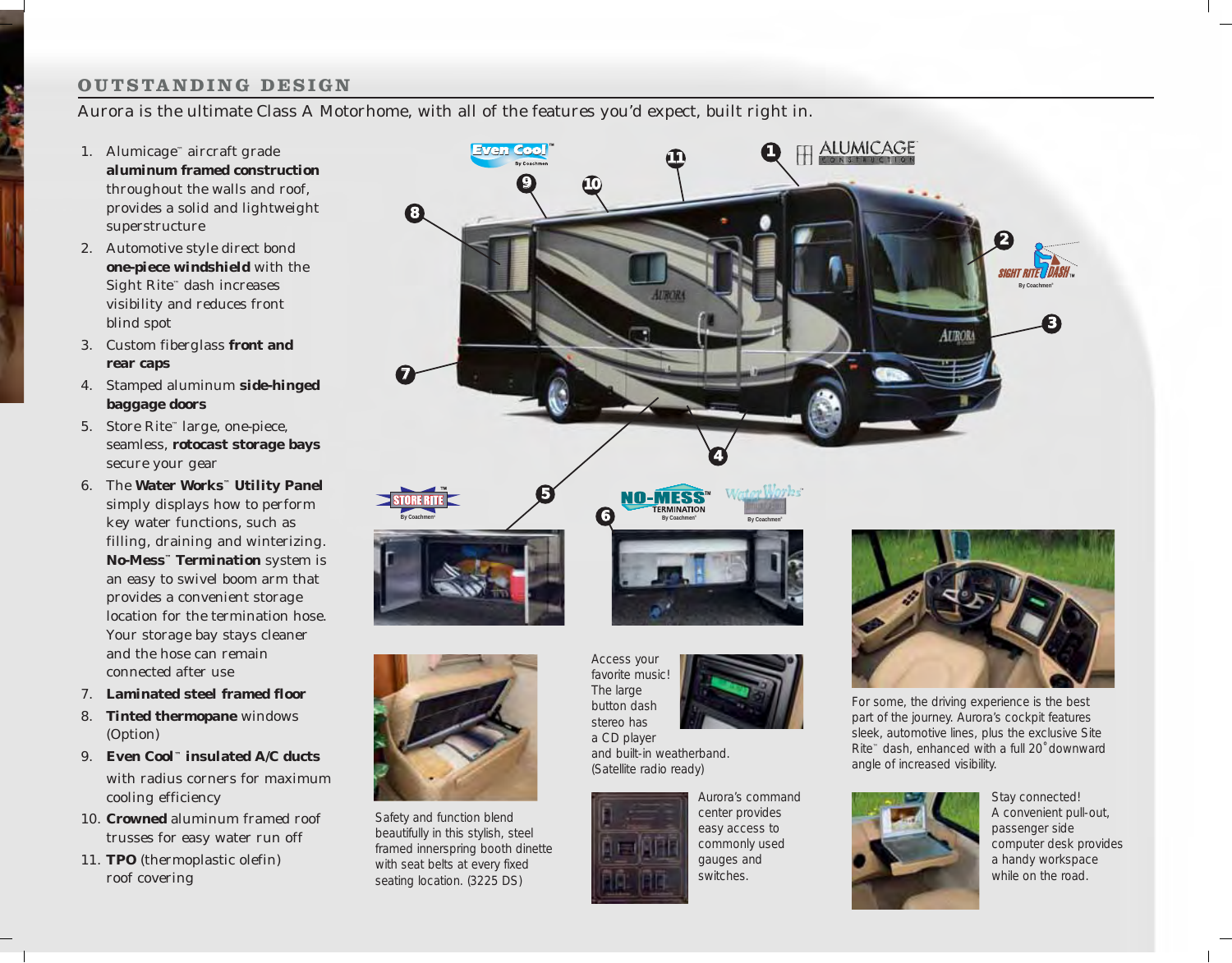### **PAINT SELECTIONS**





Canyon Gray Full Paint



Canyon Gray Partial Paint







**2008 AURORA 3325 DS 36 FWS Chassis Chassis Chassis Ford Workhorse** Workhorse Chassis Model F-53 W-22 W-22 Engine Size V10-6.8L V8-8.1L V8-8.1L Wheel Base 228" 228" 242 Rear Axle Ratio 6.38 5.38 5.86 5.86 Tire Size 22.5" 22.5" 22.5" **WEIGHTS** GVWR (lbs.) 22,000 22,000 22,000 CW (lbs.) 20150† 20150† 19300† GAWR Front (lbs.) 7.500 8.000 8.000 GAWR Rear (lbs.) 14,500 14,500 14,500 14,500 GCWR (lbs.) 26,000 26,000 26,000 **CONSTRUCTION DIMENSIONS** Exterior Length 33'8" 33'8" 35'11" Exterior Height\* 12' 12' 12' 12' Exterior Width  $8'4''$   $8'4''$   $8'4''$   $8'4''$ Interior Width  $8'$   $8'$   $8'$   $8'$   $8'$ Interior Height 82" 82" 82" 82" 82" **CAPACITIES** Sleeping Capacity **5** 5 5 4 Fresh Water Capacity (gal.) 69 69 80 Waste Water Capacity (gal.) 37 37 52 Grey Water Capacity (gal.) 35 35 35 52 Water Heater Capacity (gal.) 6 6 6 10 LP Gas Capacity (lbs.) 85 85 85 85 Fuel Capacity (gal.) 75 75 75 75 75 Exterior Storage Capacity (Cu. Ft.) 120† 120† 107

† = Estimated \*Includes clearance for roof A/C

**GVWR (Gross Vehicle Weight Rating):** The Maximum permissible weight of the unit, including the UVW plus all fluids, cargo, optional equipment and accessories. For safety and product performance, do not exceed the GVWR. **CW (Curb Weight):** The weight of the unit without factory or dealer installed options, plus allowance for the weight of full fuel capacity. The "payload capacity" for all other fluids, cargo, occupants, optional equipment and accessories can be determined by subtracting the CW from the GVWR.

**GAWR (Gross Axle Weight Rating):** The total weight each front/rear axle, suspension and tire system is designed to carry. When loading the unit, care should be taken to balance cargo weight in consideration of the GAWRs.

**GCWR (Gross Combined Weight Rating):** The maximum total weight of the loaded unit, plus a tow vehicle. This includes the weight of both the unit and tow vehicle, fuel for each, all other fluids, cargo, occupants, optional equipment and accessories.

Wider Widths: Numerous Coachmen floorplans feature the "wide body" design concept, which gives you significantly enhanced interior living space and innovative floorplans. In making your purchase decision, you should be aware that a few states restrict access on some or all roads within the state to vehicles with a maximum 96" width, although special road usage permits may be available. Vehicles up to 102" in width are permitted in the vast majority of states. You should confirm the road usage laws in the states of interest to you before making your purchase decision. If width is of concern to you, we invite you to consider the broad array of other Coachmen models offered in the standard 96" width.

IMPORTANT NOTE: All capacities are approximate, and all dimensions are nominal. Coachmen motorhomes are designed to allow for a wide variety of uses. extended trips with two people or short trips with multiple people. Accordingly, each unit allows ample room for sleeping, seating, fluids and cargo. While the customer is the beneficiary of this design, the customer also bears the responsibility to select the proper combination of passengers, cargo, load, and tow vehicle without exceeding the chassis weight capabilities. Consumer may need additional braking capacity to tow loads greater than 1,000 pounds. Seat belts should always be worn for passenger safety. Seat belts are provided at most locations to allow convenience in selecting which seat to occupy. However, it is not intended that all seating positions equipped with a seat belt may be occupied while the vehicle is in motion, without regard to other weight factors.

All Coachmen motorhomes are designed to ensure that the number of passengers allowed while the vehicle is in motion will always at least equal the stated sleeping capacity. Though extra seat belts may be provided, for your safety and the proper operation of your vehicle, limit your passengers to the number allowed by the Net Carrying Capacity of your vehicle.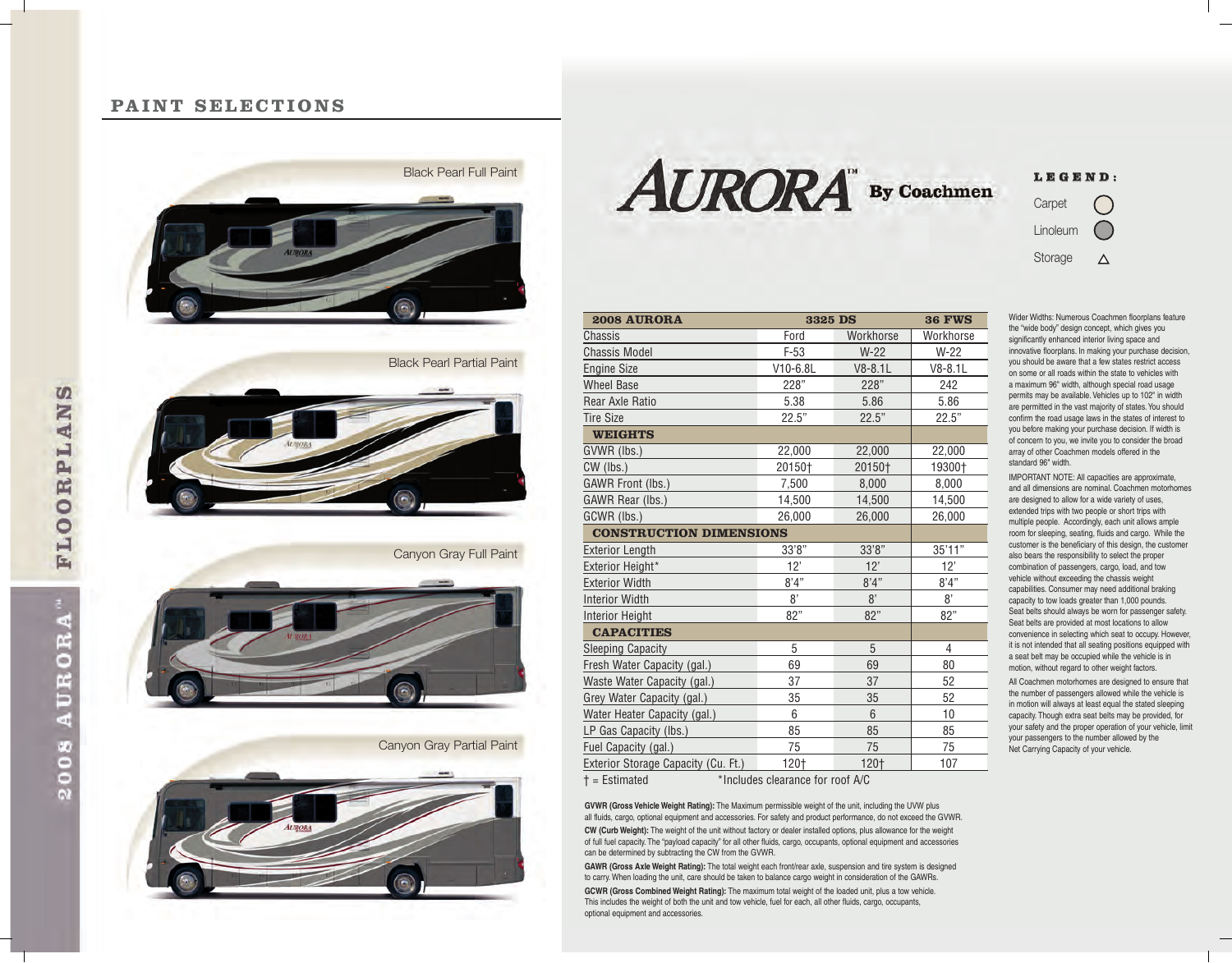

| LIVING APPOINTMENTS                           |                         |
|-----------------------------------------------|-------------------------|
| Lakeside Maple Cabinetry                      | S                       |
| <b>Brazilian Cherry Cabinetry</b>             | 0                       |
| Hardwood Cabinet Doors & Drawers              | S                       |
| Easy Clean Padded Vinyl Ceiling Liner         | S                       |
| Techwood Drawers w/Rollerbearing Guides       | $\overline{s}$          |
| Silverware Drawer                             | $\overline{s}$          |
| Designer Counter Tops                         | $\overline{s}$          |
| Linoleum Flooring (Kitchen and Bath)          | $\overline{s}$          |
| Double Bowl Kitchen Sink - Stainless          | $\overline{s}$          |
| Designer Faucet w/Pull-out Sprayer            | $\overline{s}$          |
| Night Shades Coach & Bedroom                  | $\overline{s}$          |
| Hide-a-Bed Sofa (n/a 36 FWS)                  | $\overline{s}$          |
| Comfort Lounge Sofa (36 FWS)                  | $\overline{s}$          |
| Boston Booth Dinette w/Fabric (n/a 36 FWS)    | $\overline{s}$          |
| Residential Dinette w/4 Chairs                | 0                       |
| <b>Decorative Wall Mirrors</b>                | S                       |
| Buffet Dinette w/Pull-out Table (36 FWS)      | $\overline{s}$          |
| Soft Touch Recliner                           | S                       |
| <b>SLEEPING APPOINTMENTS</b>                  |                         |
| Queen Bed                                     | S                       |
| <b>Deluxe Innerspring Mattress</b>            | $\overline{s}$          |
| Headboard                                     | $\overline{s}$          |
| Designer Bedspread                            | $\overline{s}$          |
| <b>APPLIANCES &amp; ACCESSORIES</b>           |                         |
| 26" LCD TV - Coach                            | S                       |
| 20" LCD TV - Bedroom                          | S                       |
| Dash Stereo w/CD Player, Built-in Weatherband |                         |
| & Sirius Satellite Ready                      | S                       |
| Home Theater w/DVD Player                     | $\overline{s}$          |
| <b>Decorative Wall Lights</b>                 | $\overline{s}$          |
| Cable TV Jack & Bedroom TV Jack               | $\overline{\mathsf{s}}$ |
| Phone Jack                                    | $\overline{s}$          |
| Prewire for Satellite Antenna                 | $\overline{s}$          |

TV Antenna S

| Extra Large Double Door Refrigerator                   | S                       |
|--------------------------------------------------------|-------------------------|
| Side-By-Side Refrigerator (n/a 3325 DS)                | 0                       |
| Large Double Door Refrigerator w/Ice Maker             | 0                       |
| Side-By-Side Refrigerator w/Ice Maker<br>(n/a 3325 DS) | 0                       |
| <b>Stainless Steel Microwave Oven</b>                  | $\overline{s}$          |
| Convection Oven & Cooktop w/Oversized                  |                         |
| Pots & Pans Drawer                                     | 0                       |
| Stainless Steel 3-Burner Range w/Oven                  | $\overline{\mathsf{s}}$ |
| Range Cover                                            | $\overline{s}$          |
| <b>COCKPIT CONVENIENCES</b>                            |                         |
| <b>Power Sun Visors</b>                                | S                       |
| Deluxe Pilot Seats w/3-Point Seat Belts                | Ŝ                       |
| Cab Wrap-around Privacy Drape                          | $\overline{s}$          |
| Driver/Passenger Snack Tray                            | $\overline{s}$          |
| 3-Way Rear Vision Camera w/7" Monitor                  | $\overline{s}$          |
| <b>Remote Heated Exterior Mirrors</b>                  | $\overline{s}$          |
| Passenger Side Sliding Computer Desk                   | $\overline{s}$          |
| <b>Tilt Steering Wheel</b>                             | $\overline{s}$          |
| Defrost Dash Fans                                      | $\overline{s}$          |
| <b>Cruise Control</b>                                  | $\overline{s}$          |
| <b>Intermittent Wipers</b>                             | $\overline{s}$          |
| Dash Air Conditioning                                  | $\overline{s}$          |
| <b>HEATING &amp; AIR CONDITIONING</b>                  |                         |
| 35,000 BTU E.I. Furnace                                | S                       |
| <b>Fantastic Fan</b>                                   | 0                       |
| Low Profile 13,500 BTU Ducted Roof                     |                         |
| <b>Air Conditioner</b>                                 | S                       |
| Rear Low Profile 11,000 BTU Ducted Roof                |                         |
| Air Conditioner                                        | S                       |
| Power Bath Vent                                        | S                       |
| <b>ELECTRICAL &amp; LIGHTING</b>                       |                         |
| 50 Amp Power Cord                                      | S                       |
| 55 Amp, 110/12-Volt Power Converter                    | $\overline{s}$          |
| <b>GFI Circuit</b>                                     | $\overline{s}$          |

| <b>Outside Recept</b>                        | S                       |
|----------------------------------------------|-------------------------|
| 6500 Series General Gas Generator            | S                       |
| Lighted Exterior Storage Bays                | S                       |
| Patio Light                                  | $\overline{s}$          |
| Fluorescent Ceiling Lights Throughout        | $\overline{s}$          |
| <b>Energy Management System</b>              | $\overline{\mathsf{s}}$ |
| <b>Coach Command Center</b>                  | $\overline{s}$          |
| <b>Entry Step Switch Panel</b>               | $\overline{s}$          |
| Auxiliary Battery*                           | $\overline{s}$          |
| Power Entrance Step - Double                 | $\overline{s}$          |
| <b>Battery Disconnect</b>                    | $\overline{s}$          |
| Exterior A/V Inputs (Trunk Box)              | $\overline{s}$          |
| <b>PLUMBING &amp; LP SYSTEMS</b>             |                         |
| Double Pedal China Toilet                    | S                       |
| One-Piece ABS Tub Surround                   | $\overline{s}$          |
| On Demand Water Pump                         | $\overline{s}$          |
| Skylight Over the Shower                     | S                       |
| 10-Gal. Gas/Electric Water Heater            |                         |
| (3325 DS 6-Gal.)                             | S                       |
| <b>Tank Flusher</b>                          | $\overline{s}$          |
| Whole House Water Filtration System*         | $\overline{s}$          |
| <b>Glass Shower Door</b>                     | $\overline{s}$          |
| No Mess <sup>™</sup> Termination System      | $\overline{s}$          |
| NEW! One-Turn Water Works <sup>*</sup> Panel | $\overline{s}$          |
| <b>SAFETY &amp; SECURITY</b>                 |                         |
| LP Leak Alarm & Smoke Detector               | S                       |
| <b>Carbon Monoxide Detector</b>              | $\overline{s}$          |
| Fire Extinguisher                            | $\overline{s}$          |
| Smoke Alarm                                  | Ŝ                       |
| Dead Bolt Lock at Entrance Door              | $\overline{s}$          |
| <b>Safety Glass Windows</b>                  | $\overline{s}$          |
| <b>Owners Information Packet</b>             | $\overline{s}$          |
| <b>Emergency Start Switch</b>                | $\overline{s}$          |
| Curb Side Scare Light*                       | S                       |

| <b>AUTOMOTIVE/EXTERIOR</b>                     |                           |
|------------------------------------------------|---------------------------|
| 22.5" Radial Tires                             | S                         |
| Front & Rear Mud Flaps                         | S                         |
| Crowned & Laminated Roof                       | $\overline{s}$            |
| <b>Full Basement Floor Design</b>              | $\overline{s}$            |
| Bus Style & Side Hinged Compartment Doors      | $rac{\text{S}}{\text{S}}$ |
| Custom Fiberglass Front & Rear Caps            |                           |
| Huge Pass Thru Storage                         |                           |
| <b>Radius Entrance Door</b>                    |                           |
| Partial Paint w/Graphics (2 Choices)           | $\overline{s}$            |
| Full Body Paint (2 Choices)                    | 0                         |
| <b>Clear Coat Front End Paint Protection</b>   | 0                         |
| Diamond Plated Stepwell Box                    | $\overline{s}$            |
| Laminated Floor & Sidewalls                    | $rac{S}{S}$               |
| Flush Floor Hydraulic Slideouts                |                           |
| <b>Molded Wheel Well Liners</b>                | $\frac{8}{5}$             |
| <b>High Gloss Sidewall Material</b>            | $\overline{s}$            |
| <b>Exterior Lighted Grab Handle</b>            | $rac{1}{s}$               |
| One Piece Windshield                           |                           |
| <b>Automotive Undercoating</b>                 | $\overline{\mathsf{s}}$   |
| Push Button Semi Auto Hydraulic Leveling Jacks | $\frac{1}{\mathsf{S}}$    |
| <b>Deluxe Patio Awning</b>                     | $\overline{s}$            |
| 5,000 lb. Towing Hitch w/7-Way Plug            |                           |
| Rear Mounted "Wide Tread" Roof Ladder          |                           |
| Stainless Steel Wheel Liners (Workhorse Only)  | $rac{\text{S}}{\text{S}}$ |
| Aluminum Rims (Ford Only)                      |                           |
| <b>Tinted Thermopane Windows</b>               | $\overline{0}$            |
| Bedroom Slide-Out Room Awning                  | $\overline{s}$            |
| Coach Slide-Out Room Awning                    | $\overline{s}$            |
| <b>CSA Upfit</b>                               | $\overline{O}$            |
| $*block$ cucileble an unite objaced to Conada  |                           |

\*Not available on units shipped to Canada